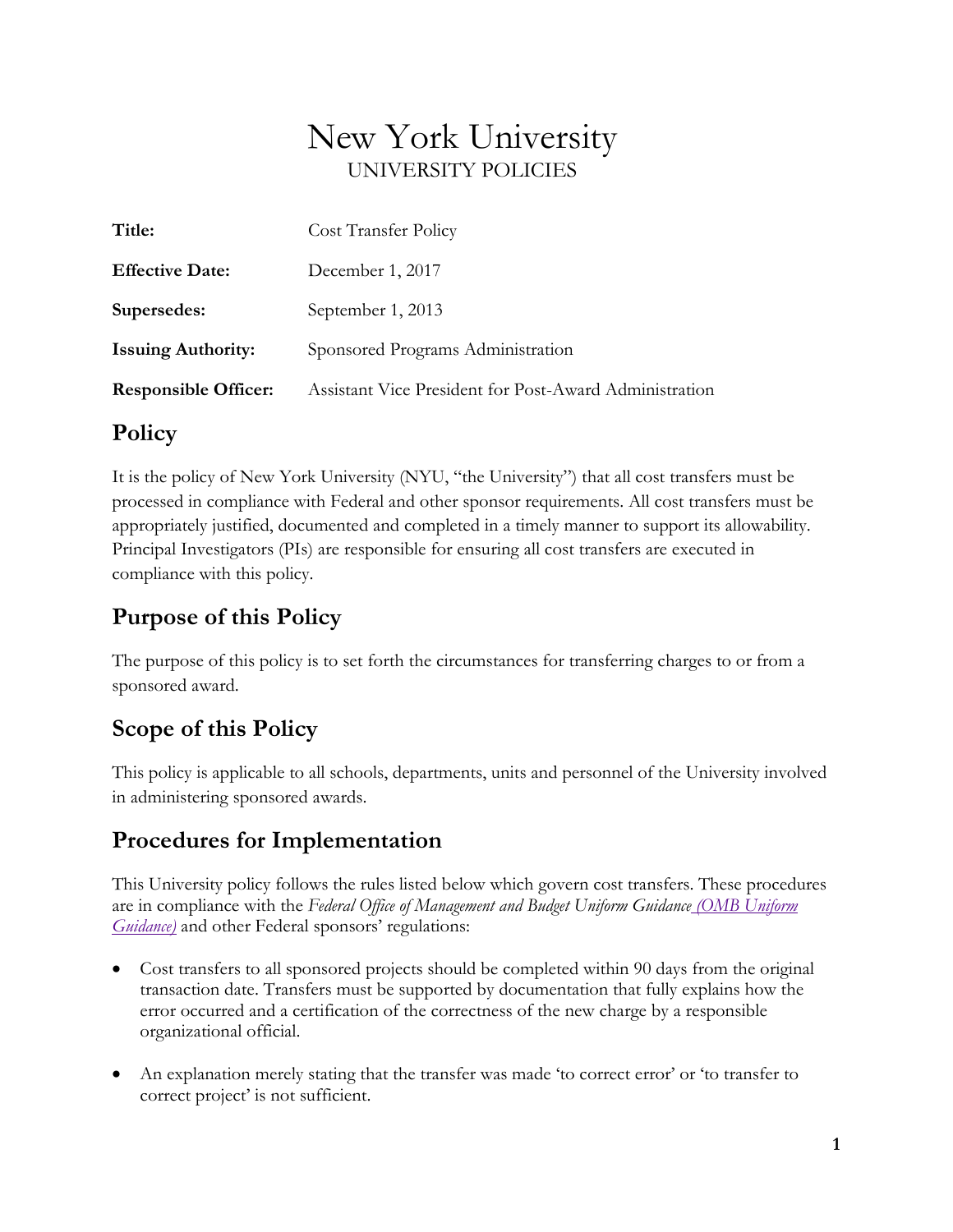- o Transfers of costs from one project to another or from one competitive segment to the next solely to cover cost overruns are not allowable.
- Grantees must maintain documentation of cost transfers, pursuant to 45 CFR 74.53 or 92.42 [record retention requirements] and must make it available for audit or other review.
	- o Frequent errors in recording costs may indicate the need for accounting system improvements and/or enhanced internal controls.
	- o Sponsors may require a grantee to take corrective action by imposing additional terms and conditions on an award.
- "Frequent, tardy and unexplained (or inadequately explained) transfers, particularly where they involve projects with significant cost overruns or unexpended fund balances, raise serious questions about the propriety of the transfers themselves as well as the overall reliability of the institution's accounting system and internal controls." (*PHS Grants Administration Manual*)

It is the responsibility of each school or department to:

- Process cost transfer journals, if necessary;
- Ensure that cost transfer journals are posted to the project correctly;
- Retain copies of all related documentation in accordance with University record retention policies;
- Ensure that all personnel engaged in the financial administration of sponsored projects are familiar with the University Cost Transfer Policy*.*

#### **a. Criteria for Cost Transfers**

A retroactive cost transfer is justified in the following circumstances:

- 1. *Clerical and data entry errors*  Any request to correct a clerical error should be accompanied by an explanation of how the error occurred. The correcting entry must include a statement certifying that the adjusted charge/credit is correct and appropriate. Any explanation that merely states that the transfer is made "to correct error" or "to transfer to correct project" is not sufficient. As stated earlier in this policy, frequent errors in the recording of costs may indicate the need for improvements in award management.
- 2. *Transfers between continuation years for the same award number* It is possible that if a continuation project number is not established promptly, continuation grant charges that have been incurred on or after the start date of the continuation award may have been temporarily charged to the prior year's account. These should be processed as a cost transfer with an explanation that the projects are related to the same award.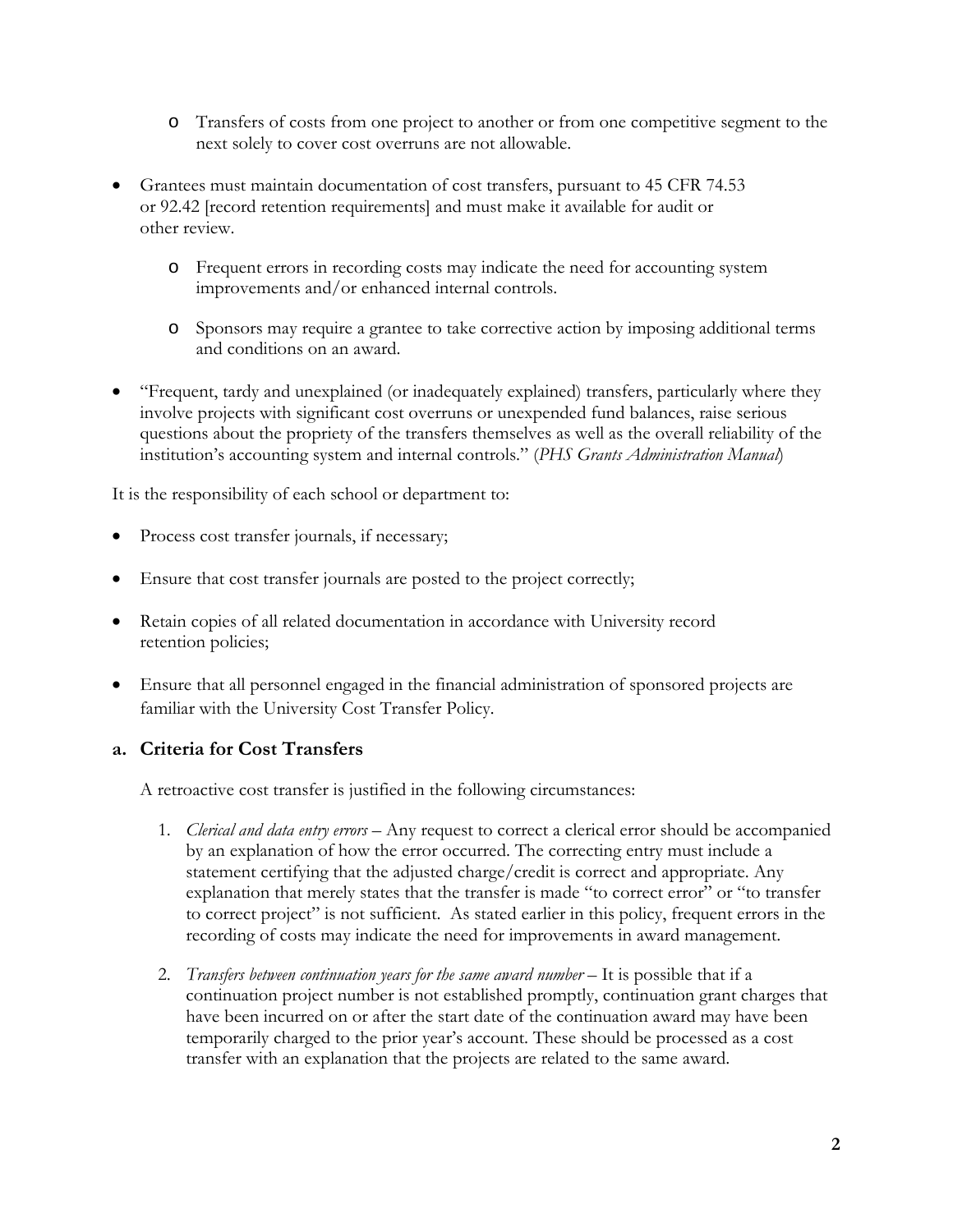- 3. *Pre-award costs that are specifically authorized in writing by the sponsor* A department or research unit may, at its own risk, incur obligations and expenditures to cover costs prior to the beginning date of an award if the following criteria are met: 1) costs incurred are considered necessary for the conduct of the project; 2) costs are allowable under the potential award; and 3) sponsor's written prior approval is obtained when required. Generally, costs incurred in excess of 90 days prior to the award date require sponsor approval. To reduce the need for cost transfers, a risk project should be established when incurring pre-award costs. For instructions on requesting a risk project, please refer to the *[Opening or Modifying a Project Policy](http://www.nyu.edu/about/policies-guidelines-compliance/policies-and-guidelines/opening-or-modifying-a-project-policy.html)*.
- 4. Pertinent information is received subsequent to the date of original entry.
- 5. It was impractical or impossible to allocate charges at the time of the original entry.
- 6. An award fails to materialize and charges have been incurred on the risk project. Costs incurred subsequent to the anticipated effective date of the award will need to be transferred to a discretionary or operating account(s).

#### **b. Unacceptable Cost Transfers**

Cost transfers between sponsored activities are *not* allowed in the following circumstances:

- 1. *Cost Overruns* Unless clearly stated in the Sponsor guidelines, cost transfers to solely cover an actual or anticipated overrun are not allowable. Overruns must be transferred to a discretionary or operating account(s).
- 2. *Unexpended Balances* For sponsored projects, retroactive cost transfers for the purpose of expending available funds still remaining on a project are not allowable.
- 3. *Report Rendered* If the final financial report has been submitted to the sponsor, a cost transfer to a sponsored project will not be processed. A cost transfer from a sponsored project to correct an error will be processed and may require a revised financial report. If the cost transfer involves salary, it may require a recertification of the effort. See the *[Effort Reporting Policy for Sponsored Programs](http://www.nyu.edu/about/policies-guidelines-compliance/policies-and-guidelines/effort-reporting-policy-for-sponsored-programs.html) Policy* for further information.
- 4. Other unacceptable purposes for retroactive cost transfers include circumventing award restrictions, avoiding a cost overrun by charging another unrelated project or transferring an item to/from an award that has been closed.

#### **c. Timelines**

All payroll and Other Than Personnel Services (OTPS; non-payroll) cost transfers related to sponsored awards should be submitted within the earlier of:

i) 90 days from the original date the transaction was posted in the University's general ledger, or;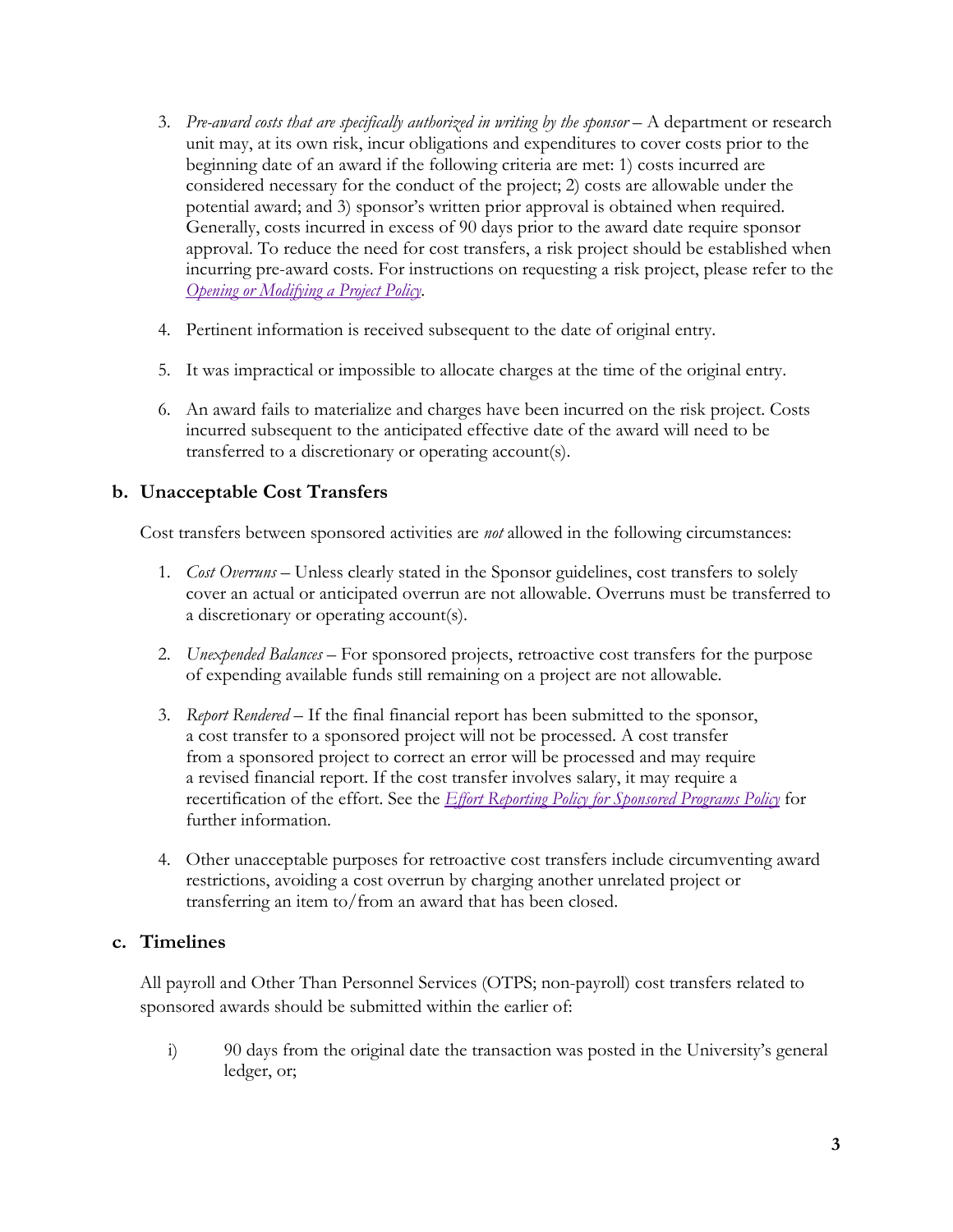ii) Within the reporting deadlines prescribed by the sponsor of the project terminating.

If a transfer is required after the 90-day period, more stringent guidelines must be met to satisfy sponsor regulations. Examples include, but are not limited to, delays in award notification or the PIs departure or absence due to sabbatical leave. Generally, Sponsored Programs Administration (SPA) will not process a cost transfer submitted more than 90 days after the end of the grant year in which the original transaction was posted to the University's general ledger.

A pattern of frequent cost transfers will be subject to additional review.

1. 90-day Window: Retroactive Payroll Adjustments

Retroactive payroll adjustments within the current fiscal year (September 1 – August 31) should be processed in the PeopleSync or the [Effort Reporting System \(ERS\)](http://www.nyu.edu/its/servicecatalog/details.php?i=100) during the certification periods. Payroll adjustments relating to a payroll period prior to September must be processed by completing a PeopleSync request. For ERS and PeopleSync requests, the 90-day window is calculated based on the first pay date corresponding to the adjustment period and the date the request is submitted in ERS or PeopleSync. For further instructions, please refer to the respective application's user guide.

2. 90-day Window: Other Than Personnel Services (OTPS)

OTPS cost transfers require a journal entry to be submitted in the Journal Entry Management System (JEMS). The 90-day window for OTPS charges is calculated by reference to the date the original transaction was posted in the University's general ledger and the date the JEMS entry in submitted. Requestors must check the box to indicate Correction of Error. For further instructions, please refer to the JEMS User Guide.

#### **d. Documentation and Explanation**

All cost transfers must include a detailed explanation and justification (e.g., rationale for allocation among projects) for the transfer. If a transfer is to correct an error, an explanation that merely states that the transfer was made to "correct an error" is not sufficient.

The cost transfer explanations must answer the following questions (if a transfer is made within 90 calendar days from when the original transaction was posted in the University's general ledger, answer questions 1 and 2; if over 90 days, answer all 4 questions):

- 1. Why was the expense originally charged to the account from which it is now being transferred?
- 2. Why should this charge be transferred to the proposed receiving account?
- 3. Why is the cost transfer being requested more than 90 calendar days from when the original transaction was posted in the University's general ledger?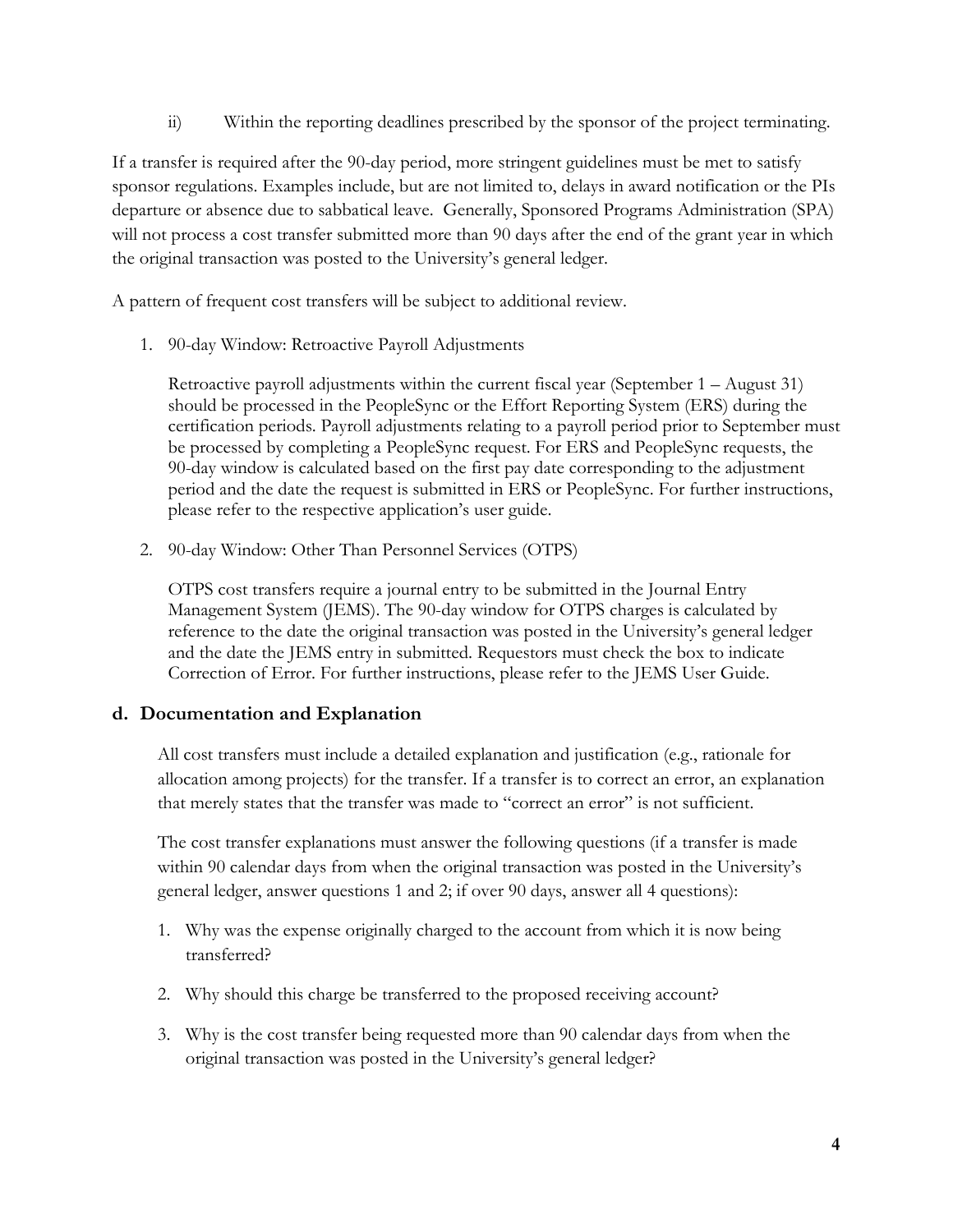4. What action will be taken to eliminate the future need for cost transfers of this type? Is this action being taken?

### **e. Authorization and Approval**

The PI or designee must submit the PeopleSync action (retroactive adjustment) to their school/departmental Human Resource Officer (HRO) for processing. PeopleSync approvals are defined at the school/departmental level.

JEMS entries with appropriate explanations for OTPS transfers must be submitted in accordance with the guidelines outlined below.

The department must maintain documentation (e.g., memos or e-mails) to provide evidence that the PI directly approved any cost transfer between closely related projects. However, the cost transfer may be submitted by the PI's designee.

The PI is ultimately responsible to ensure that all costs transferred are for appropriate purposes and in accordance with sponsor guidelines and award documents.

#### *Within the 90-Day Window*

• All transfers requested within 90 days of the original transaction date must be submitted by either the PI or designee, e.g., Departmental Administrator (DA).

*Greater Than the 90-Day Window*

• All transfers requested over 90 days from the original transaction date must be approved by the School's Fiscal Officer or designee.

### **f. Roles and Responsibilities**

*Principal Investigator* – The PI has a fiduciary responsibility for the management and administration of the sponsored project in accordance with sponsor and University guidelines and therefore must approve all cost transfers.

*Departmental Administrator (or designee)* – The DA assists the PI in the financial and administrative management of sponsored projects, including processing of cost transfers. The departmental administrator in conjunction with the PI, are responsible for completing timely reconciliations between the University's general ledger and underlying details i.e., Salary Expense Report and departmental records. The DA must ensure that all financial activity is properly recorded in the University's financial system, which is the source for all financial reporting; the DA is responsible for ensuring all approved cost transfers are completed accurately and on time.

*Fiscal Officer* – The Fiscal Officer, or designee, must approve cost transfer requests greater than 90 days after the original charge was posted in the University's financial records.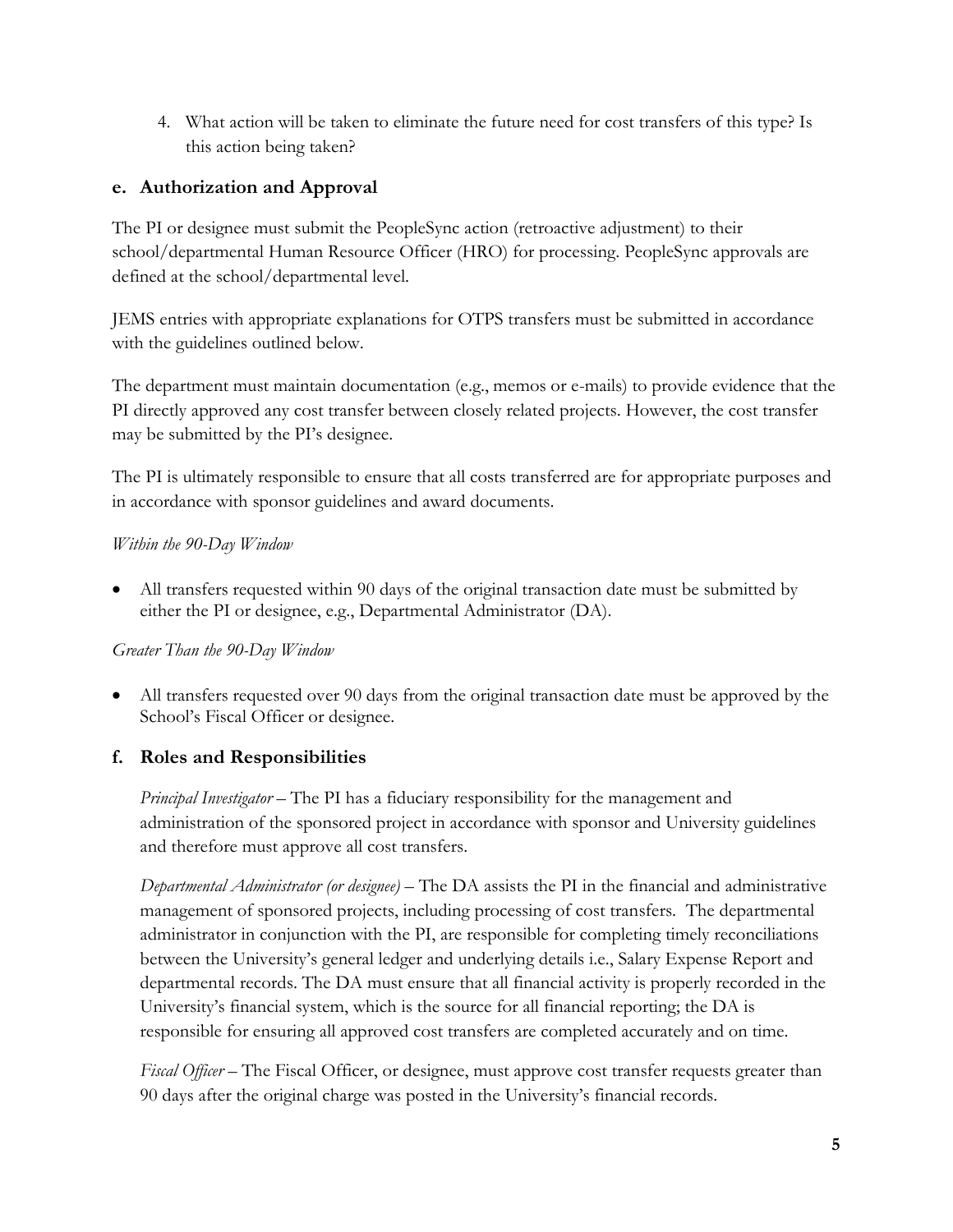*Sponsored Programs Administration (SPA)* – SPA is responsible for approving cost transfers.

## **Policy Definitions**

| Account Change       | An adjustment within the same project<br>where payroll costs are moved between<br>chartfield lines.                                                             |
|----------------------|-----------------------------------------------------------------------------------------------------------------------------------------------------------------|
| Cost Transfer        | A cost transfer is a transfer to or from a<br>sponsored award of a charge previously<br>allocated to a different funding source.                                |
|                      | Examples:                                                                                                                                                       |
|                      | Transfer pre-award costs from<br>departmental holding account;<br>Correct clerical error;<br>Reallocate salary and fringe benefits to<br>reflect actual effort; |
|                      | Reallocate shared services that were<br>previously charged elsewhere.                                                                                           |
| Other Than Personnel | Direct costs for sponsored projects exclusive                                                                                                                   |
| Services (OTPS)      | of salaries and fringe benefits.                                                                                                                                |

## **Related Policies**

- Charging Administrative Expenses to Federal Awards Policy [http://www.nyu.edu/about/policies-guidelines-compliance/policies-and-guidelines/charging](http://www.nyu.edu/about/policies-guidelines-compliance/policies-and-guidelines/charging-administrative-expenses-to-federal-awards-policy.html)[administrative-expenses-to-federal-awards-policy.html](http://www.nyu.edu/about/policies-guidelines-compliance/policies-and-guidelines/charging-administrative-expenses-to-federal-awards-policy.html)
- Costing Policy [http://www.nyu.edu/about/policies-guidelines-compliance/policies-and-guidelines/costing](http://www.nyu.edu/about/policies-guidelines-compliance/policies-and-guidelines/costing-policy.html)[policy.html](http://www.nyu.edu/about/policies-guidelines-compliance/policies-and-guidelines/costing-policy.html)
- Opening or Modifying a Project Policy [http://www.nyu.edu/about/policies-guidelines-compliance/policies-and-guidelines/opening-or](http://www.nyu.edu/about/policies-guidelines-compliance/policies-and-guidelines/opening-or-modifying-a-project-policy.html)[modifying-a-project-policy.html](http://www.nyu.edu/about/policies-guidelines-compliance/policies-and-guidelines/opening-or-modifying-a-project-policy.html)
- Prior Approvals Policy [http://www.nyu.edu/about/policies-guidelines-compliance/policies-and-guidelines/prior](http://www.nyu.edu/about/policies-guidelines-compliance/policies-and-guidelines/prior-approvals-policy-for-sponsored-programs.html)[approvals-policy-for-sponsored-programs.html](http://www.nyu.edu/about/policies-guidelines-compliance/policies-and-guidelines/prior-approvals-policy-for-sponsored-programs.html)

### **Federal Regulations**